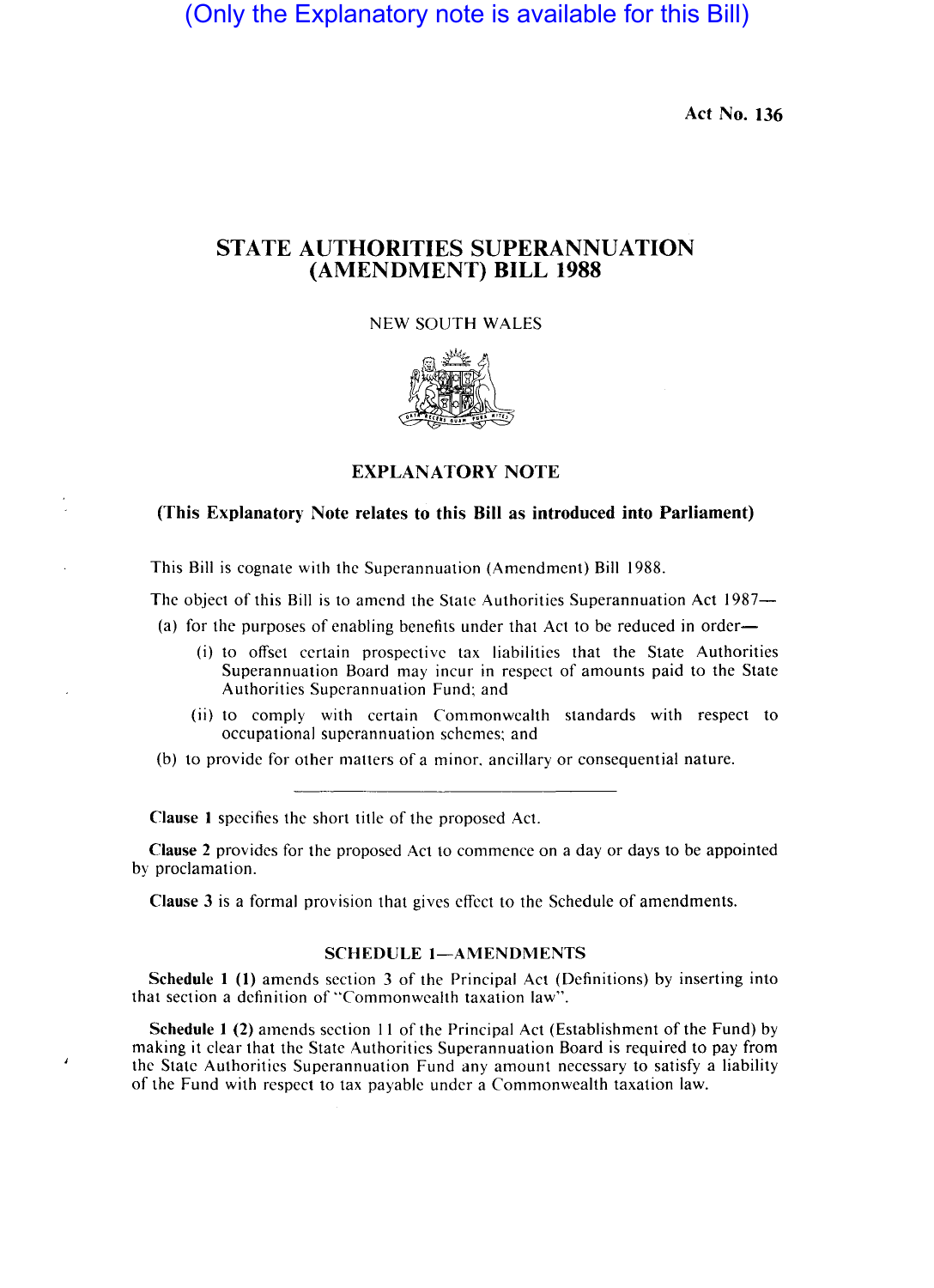Schedule 1 (3) amends section 37 of the Principal Act (Benefit at or after early retirement or on death at or after early retirement age). Schedule 1 (3) (a) makes it clear that a benefit under that section becomes payable when a contributor retires from employment with an employer on or after reaching the early retirement age (normally 55 years) or dies during employment with an employer on or after reaching that age. Schedule I (3) (b) amends section 37 so as to provide for the reduction of a benefit payable under that section where the Board has made a determination in respect of the benefit in accordance with proposed section 45A or 45B of that Act. (See Schedule I (10) and (11) below.)

Schedule 1 (4) amends section 38 of the Principal Act (Benefit on death before early retirement age) in a similar way to that provided by Schedule I (3) (b) above.

Schedule 1 (5) amends section 39 of the Principal Act (Benefit on total and permanent invalidity before early retirement age). Schedule  $1(5)(a)$  and (b) amend that section by altering a reference to a contributor "retiring" from employment before reaching early retirement age. "Retires" has a precise meaning for the purposes of the Principal Act, and a more appropriate expression is substituted. Schedule I (5) (c) inserts into section 39 a new subsection similar to that proposed to be inserted in section 37 by Schedule 1 (3) (b) above.

Schedule 1 (6) amends section 40 of the Principal Act (Benefit on partial and permanent invalidity before early retirement age) in a manner similar to that provided under Schedule I (5) above.

Schedule 1 (7) and (8) amend section 41 (Benefit on resignation, dismissal or discharge before early retirement age) and section 42 (Benefit on retrenchment before early retirement age) of the Principal Act in a way similar to that provided by Schedule I (3) (b) above.

Schedule 1 (9) amends section 43 of the Principal Act (Preserved benefit). Schedule I (9) (a) amends section 43 (I) so as to enable a contributor who is entitled to a benefit under that Act which is not less than the prescribed amount (initially expected to be \$500) to elect to preserve the benefit regardless of the period for which he or she has been a contributor. At present a contributor may make such an election only after being a contributor for at least 3 years. Schedule I (9) (b) amends section 43 in a way similar to that provided by Schedule I (3) (b) above.

Schedule 1 (10) inserts into the Principal Act proposed section 45A. Proposed section 45A will enable the Board to make a determination reducing the amount of a benefit that is payable under the Principal Act to or in respect of a contributor or former contributor where-

- (a) the Board is liable to pay a Commonwealth tax in respect of employers' contributions to the State Authorities Superannuation Fund; and
- (b) a portion of that tax is referable to that benefit.

Schedule 1 (11) inserts into the Principal Act proposed section 45B. Proposed section 458 will enable the Board to make a determination reducing the amount of a benefit that is payable under the Principal Act to or in respect of a contributor or former contributor if that amount (together with any other superannuation or retirement benefits that have been paid or are payable to or in respect of that contributor or former contributor from any source) would exceed a level fixed by or in accordance with a law of the Commonwealth which fixes standards for occupational superannuation schemes. (Such a level is commonly known as "a reasonable benefit limit" or "RBL".)